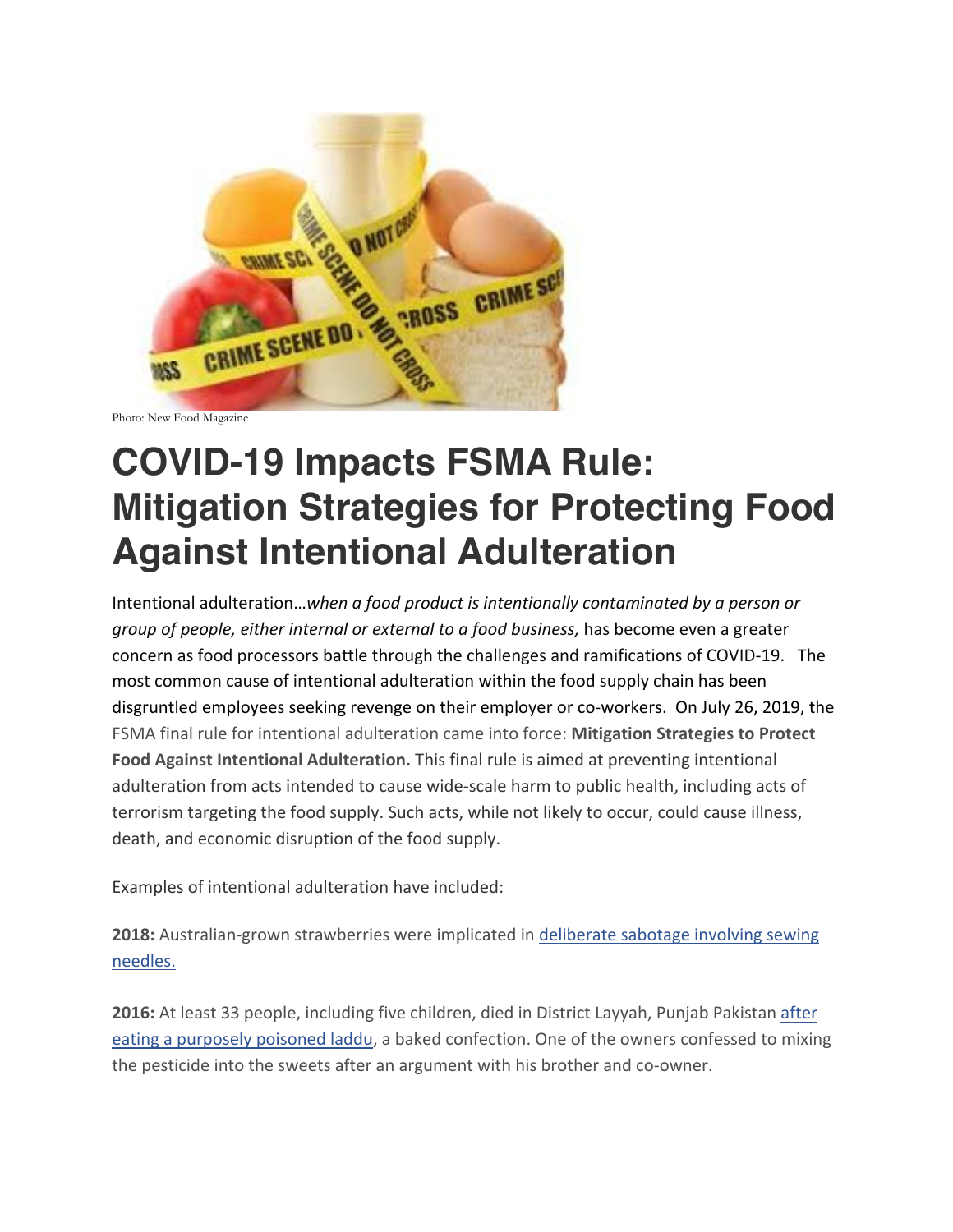**2015:** Beer served at a funeral in Mozambique was contaminated with bongkrekic acid, resulting in 75 deaths and more than 230 people falling ill.

**2002:** A jealous business rival poisoned food products of a competitor with a strong rat poison. As a result, 38 people were killed, mostly schoolchildren, and approximately 200 people were hospitalized.

Rather than targeting specific foods or hazards, this rule requires mitigation (risk-reducing) strategies for processes in certain registered food facilities.

As the coronavirus SARS-CoV-2 (COVID-19) began to emerge and circulate throughout numerous food processing facilities this year, and plants were pushed to maintain, and in some cases dramatically increase production, an adequate labor force was mandatory. This elevated the need to implement additional strategies to mitigate the possibility of intentional adulteration. As virus outbreaks occurred and food manufacturers competed to attract, and train new hires, companies began to and continue to run a greater risk of becoming more vulnerable to intentional adulteration threats. Supervisors, faced with an abundance of additional new accountabilities and challenges, as they implement and regulate new preventative policies and procedures and onboard new, unfamiliar personnel, face an increased risk for intentional adulteration. Although the final rule remains definitive, food processors must integrate ramifications of COVID-19 into the design and content of their food safety plan strategy.

To learn more about how to create and implement an effective Food Defense Plan that includes mitigation strategies against the threat of Intentional Adulteration, food processors are encouraged to have their Food Defense Team members take the VIRTUAL class being offered next week by the Food Innovation Center (mornings of October 14 & 15, 2020.) https://foodinnovation.rutgers.edu/2020-intentional-adulteration-vulnerability-assessmentsfood-defense-qualified-individual-training/

The **Mitigation Strategies to Protect Food Against Intentional Adulteration** rule applies to both domestic and foreign companies that are required to register with the FDA as food facilities under the Federal Food, Drug, and Cosmetic (FD&C) Act.

This rule is designed to primarily cover large companies whose products reach great numbers of people, originally exempting smaller companies. However, as of July 27, 2020, smaller companies (averaging more than \$10 million in sales in the previous three years and that employ fewer than 500 full-time equivalent employees) must comply.